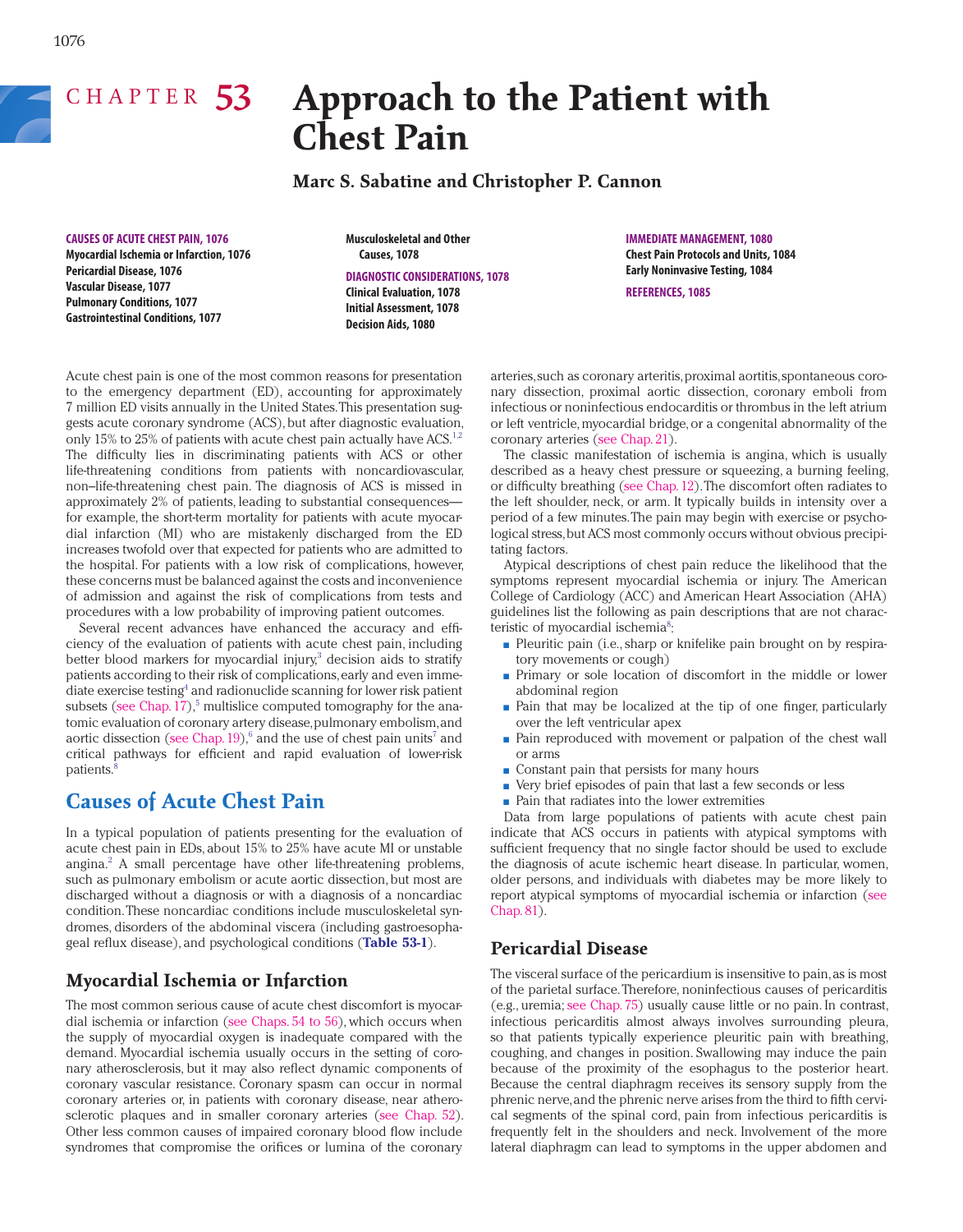<span id="page-1-0"></span>

| <b>TABLE 53-1</b> | <b>Common Causes of Acute Chest Pain</b>      |                                                                                                                                 |                                                                                                                                                                                                                                                                                                  |  |  |  |
|-------------------|-----------------------------------------------|---------------------------------------------------------------------------------------------------------------------------------|--------------------------------------------------------------------------------------------------------------------------------------------------------------------------------------------------------------------------------------------------------------------------------------------------|--|--|--|
| <b>SYSTEM</b>     | <b>SYNDROME</b>                               | <b>CLINICAL DESCRIPTION</b>                                                                                                     | <b>KEY DISTINGUISHING FEATURES</b>                                                                                                                                                                                                                                                               |  |  |  |
| Cardiac           | Angina                                        | Retrosternal chest pressure, burning, or<br>heaviness; radiating occasionally to neck, jaw,<br>epigastrium, shoulders, left arm | Precipitated by exercise, cold weather, or emotional<br>stress; duration 2-10 min                                                                                                                                                                                                                |  |  |  |
|                   | Rest or unstable angina                       | Same as angina, but may be more severe                                                                                          | Typically <20 min; lower tolerance for exertion;<br>crescendo pattern                                                                                                                                                                                                                            |  |  |  |
|                   | Acute myocardial infarction                   | Same as angina, but may be more severe                                                                                          | Sudden onset, usually lasting ≥30 min; often associated<br>with shortness of breath, weakness, nausea, vomiting                                                                                                                                                                                  |  |  |  |
|                   | Pericarditis                                  | Sharp, pleuritic pain aggravated by changes in<br>position; highly variable duration                                            | Pericardial friction rub                                                                                                                                                                                                                                                                         |  |  |  |
| Vascular          | Aortic dissection                             | Excruciating, ripping pain of sudden onset in<br>anterior of chest, often radiating to back                                     | Marked severity of unrelenting pain; usually occurs in<br>setting of hypertension or underlying connective<br>tissue disorder such as Marfan syndrome<br>Dyspnea, tachypnea, tachycardia, signs of right heart<br>failure<br>Pain associated with dyspnea and signs of pulmonary<br>hypertension |  |  |  |
|                   | Pulmonary embolism                            | Sudden onset of dyspnea and pain, usually<br>pleuritic with pulmonary infarction                                                |                                                                                                                                                                                                                                                                                                  |  |  |  |
|                   | Pulmonary hypertension                        | Substernal chest pressure, exacerbated by<br>exertion                                                                           |                                                                                                                                                                                                                                                                                                  |  |  |  |
| Pulmonary         | Pleuritis and/or pneumonia                    | Pleuritic pain, usually brief, over involved area                                                                               | Pain pleuritic and lateral to midline, associated with<br>dyspnea                                                                                                                                                                                                                                |  |  |  |
|                   | Tracheobronchitis<br>Spontaneous pneumothorax | Burning discomfort in midline<br>Sudden onset of unilateral pleuritic pain, with<br>dyspnea                                     | Midline location, associated with coughing<br>Abrupt onset of dyspnea and pain                                                                                                                                                                                                                   |  |  |  |
| Gastrointestinal  | Esophageal reflux                             | Burning substernal and epigastric discomfort,<br>10-60 min in duration                                                          | Aggravated by large meal and postprandial<br>recumbency; relieved by antacid                                                                                                                                                                                                                     |  |  |  |
|                   | Peptic ulcer<br>Gallbladder disease           | Prolonged epigastric or substernal burning<br>Prolonged epigastric or right upper quadrant                                      | Relieved by antacid or food<br>Unprovoked or following meal                                                                                                                                                                                                                                      |  |  |  |
|                   | Pancreatitis                                  | pain<br>Prolonged, intense epigastric and substernal pain                                                                       | Risk factors including alcohol, hypertriglyceridemia,<br>medications                                                                                                                                                                                                                             |  |  |  |
| Musculoskeletal   | Costochondritis                               | Sudden onset of intense fleeting pain                                                                                           | May be reproduced by pressure over affected joint;<br>occasionally, swelling and inflammation over<br>costochondral joint                                                                                                                                                                        |  |  |  |
|                   | Cervical disc disease<br>Trauma or strain     | Sudden onset of fleeting pain<br>Constant pain                                                                                  | May be reproduced with movement of neck<br>Reproduced by palpation or movement of chest wall<br>or arms                                                                                                                                                                                          |  |  |  |
| Infectious        | Herpes zoster                                 | Prolonged burning pain in dermatomal<br>distribution                                                                            | Vesicular rash, dermatomal distribution                                                                                                                                                                                                                                                          |  |  |  |
| Psychological     | Panic disorder                                | Chest tightness or aching, often accompanied by<br>dyspnea and lasting 30 minutes or more,<br>unrelated to exertion or movement | Patient may have other evidence of emotional disorder                                                                                                                                                                                                                                            |  |  |  |

back, creating confusion with pancreatitis or cholecystitis. Pericarditis occasionally causes a steady, crushing substernal pain that resembles that of acute myocardial infarction.<sup>[9](#page-9-9)</sup>

## **Vascular Disease**

Acute aortic dissection (see Chap. 60) usually causes the sudden onset of excruciating ripping pain, the location of which reflects the site and progression of the dissection. Ascending aortic dissections tend to manifest with pain in the midline of the anterior chest, and posterior descending aortic dissections tend to manifest with pain in the back of the chest. Aortic dissections are rare, with an estimated annual incidence of 3/100,000, and usually occur in the presence of risk factors including Marfan and Ehlers-Danlos syndromes, bicuspid aortic valve, pregnancy (for proximal dissections), and hypertension (for distal dissections).

Pulmonary emboli (see Chap. 77) often cause the sudden onset of dyspnea and pleuritic chest pain, although they may be asymptomatic. The annual incidence is approximately 1 per 1000, though this number is likely an underestimate. Massive pulmonary emboli tend to cause severe and persistent substernal pain, attributed to distention of the pulmonary artery. Smaller emboli that lead to pulmonary infarction can cause lateral pleuritic chest pain. Hemodynamically significant pulmonary emboli may cause hypotension, syncope, and signs of right heart failure. Pulmonary hypertension (see Chap. 78) can cause chest pain similar to that of angina pectoris, presumably because of right heart hypertrophy and ischemia.

## **Pulmonary Conditions**

Pulmonary conditions that cause chest pain usually produce dyspnea and pleuritic symptoms, the location of which reflects the site of pulmonary disease. Tracheobronchitis tends to be associated with a burning midline pain, whereas pneumonia can produce pain over the involved lung. The pain of a pneumothorax is sudden in onset and is usually accompanied by dyspnea. Primary pneumothorax typically occurs in tall, thin young men; secondary pneumothorax occurs in the setting of pulmonary disease such as chronic obstructive pulmonary disease, asthma, or cystic fibrosis. Asthma exacerbations can present with chest discomfort, typically characterized as tightness.

## **Gastrointestinal Conditions**

Irritation of the esophagus by acid reflux can produce a burning discomfort that is exacerbated by alcohol, aspirin, and some foods. Symptoms often are worsened by a recumbent position and relieved by sitting upright and by acid-reducing therapies. Esophageal spasm can produce a squeezing chest discomfort similar to that of angina.<sup>[10](#page-9-8)</sup> Mallory-Weiss tears of the esophagus can occur in patients who have had prolonged vomiting episodes. Severe vomiting can also cause esophageal rupture (Boerhaave syndrome) with mediastinitis. Chest pain caused by peptic ulcer disease usually occurs 60 to 90 minutes after meals and is typically relieved rapidly by acid-reducing therapies. This pain is usually epigastric in location but can radiate into the chest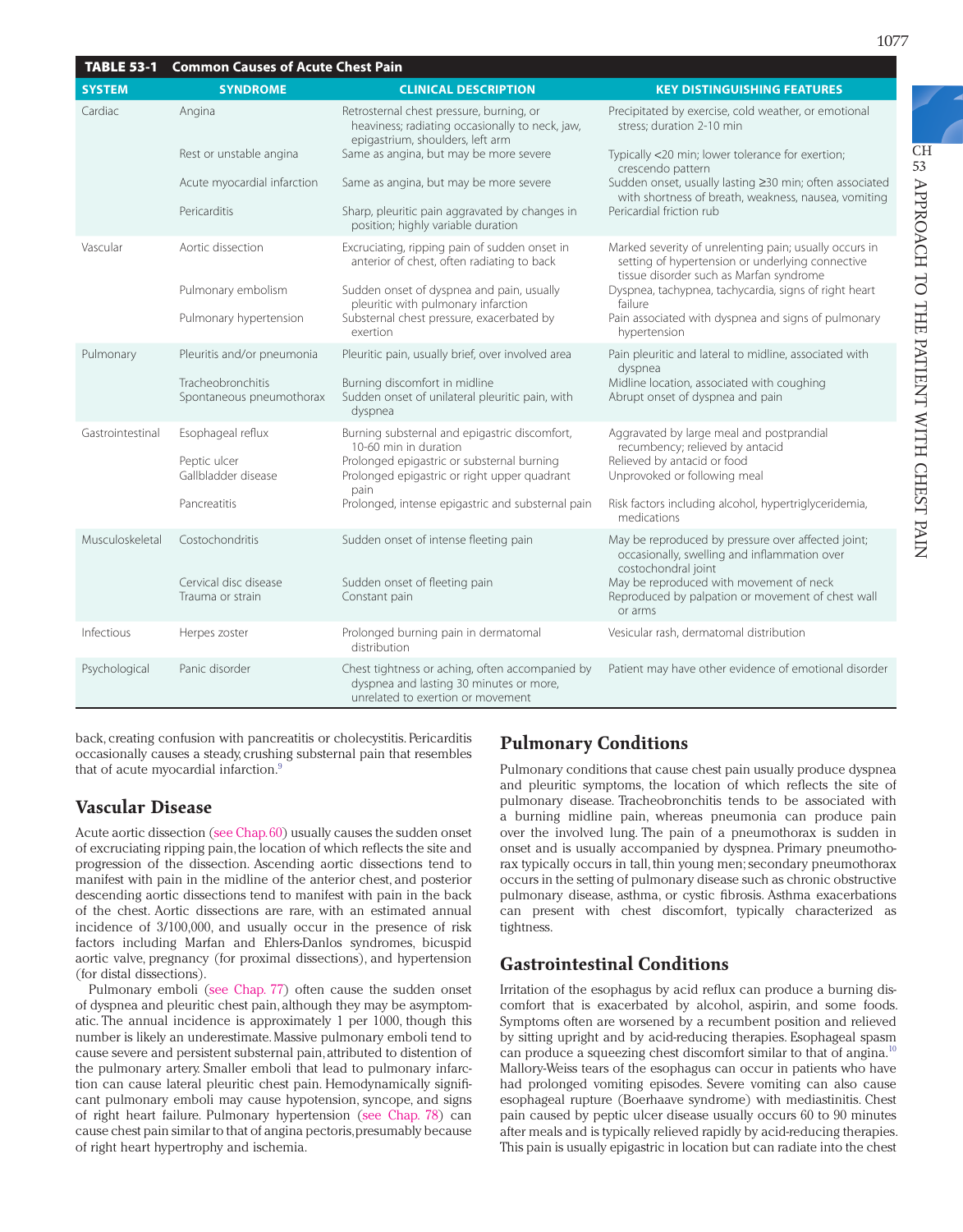#### 1078



and shoulders. Cholecystitis produces a wide range of pain syndromes and usually causes right upper quadrant abdominal pain, but chest and back pain caused by this disorder is not unusual. The pain is often described as aching or colicky. Pancreatitis typically causes an intense, aching epigastric pain that may radiate to the back. Relief through acid-reducing therapies is limited.

## **Musculoskeletal and Other Causes**

Chest pain can arise from musculoskeletal disorders involving the chest wall, such as costochondritis, by conditions affecting the nerves of the chest wall, such as cervical disc disease, by herpes zoster, or following heavy exercise. Musculoskeletal syndromes causing chest pain are often elicited by direct pressure over the affected area or by movement of the patient's neck. The pain itself can be fleeting, or can be a dull ache that lasts for hours. Panic syndrome is a major cause of chest discomfort in ED patients. The symptoms typically include chest tightness, often accompanied by shortness of breath and a sense of anxiety, and generally last 30 minutes or longer.

## **Diagnostic Considerations**

## **Clinical Evaluation**

When evaluating patients with acute chest pain, the clinician must address a series of issues related to prognosis and immediate management. Even before trying to arrive at a definite diagnosis, high-priority questions include the following:

- *Clinical stability:* Does the patient need immediate treatment for actual or impending circulatory collapse or respiratory insufficiency?
- *Immediate prognosis:* If the patient is currently clinically stable, what is the risk that he or she has a life-threatening condition such as an ACS, pulmonary embolism, or aortic dissection?
- *Safety of triage options:* If the risk of a life-threatening condition is low, is it safe to discharge the patient for outpatient management, or should he or she undergo further testing or observation to guide management?

### **Initial Assessment**

Evaluation of the patient with acute chest pain can begin before the physician sees the patient, and thus effectiveness may depend on the actions of the office staff and other nonphysician personnel. Guidelines from the ACC and  $AHA^8$  (see Chaps. 55 and 56, Guidelines sections) emphasize that patients with symptoms consistent with ACS should not be evaluated solely over the telephone but should be referred to facilities that allow evaluation by a physician and the recording of a 12-lead electrocardiogram  $(ECG)$ .<sup>11</sup> These guidelines also recommend strong consideration of immediate referral to an ED or a specialized chest pain unit for patients with suspected ACS who experience chest discomfort at rest for longer than 20 minutes, hemodynamic instability, or recent syncope or near-syncope. Transport as a passenger in a private vehicle is considered an acceptable alternative to an emergency vehicle only if the wait would lead to a delay longer than 20 to 30 minutes.

The National Heart Attack Alert Program guidelines<sup>12</sup> recommend that patients with the following chief complaints should undergo immediate assessment by triage nurses and be referred for further evaluation:

- Chest pain, pressure, tightness, or heaviness; pain that radiates to neck, jaw, shoulders, back, or one or both arms
- Indigestion or heartburn; nausea and/or vomiting associated with chest discomfort
- Persistent shortness of breath
- Weakness, dizziness, lightheadedness, loss of consciousness

For such patients, the initial assessment involves taking a history, performing a physical examination, obtaining an ECG and chest radiograph, and measuring biomarkers of myocardial injury.

**HISTORY.** If the patient does not need immediate intervention because of impending or actual circulatory collapse or respiratory insufficiency, the physician's assessment should begin with a clinical history that captures the characteristics of the patient's pain, including its quality, location, and radiation, the time and tempo (abrupt or gradual) of onset, the duration of symptoms, provoking or palliating activities, and any associated symptoms, particularly those that are pulmonary or gastrointestinal. ACS is typically described as a diffuse substernal chest pressure that starts gradually, radiates to the jaw or arms, and is worsened by exertion and relieved by rest or nitroglycerin. Studies have suggested that response to nitroglycerin may not reliably discriminate cardiac chest pain from noncardiac chest pain[.13](#page-9-10) In contrast to the tempo of the chest pain in ACS, pulmonary embolism, aortic dissection, and pneumothorax all present with chest pain that is sudden and severe in onset. Moreover, pain that is pleuritic or positional in nature suggests pulmonary embolism, pericarditis, pneumonia, or a musculoskeletal condition.

In addition to the characteristics of the acute episode, the presence of risk factors for atherosclerosis (e.g., advanced age, male sex, diabetes) increases the likelihood that the chest pain is caused by myocardial ischemia. A history of MI is associated not only with a high risk of obstructive coronary disease but also with an increased likelihood of multivessel disease. Younger patients have a lower risk of ACS but should be screened with greater care for histories of recent cocaine use (see Chap.  $73$ ).<sup>[14](#page-9-11)</sup>

**PHYSICAL EXAMINATION** (see Chap. 12)**.** The initial examination of patients with acute chest pain should aim to identify potential precipitating causes of myocardial ischemia (e.g., uncontrolled hypertension), important comorbid conditions (e.g., chronic obstructive pulmonary disease), and evidence of hemodynamic complications (e.g., congestive heart failure, new mitral regurgitation, hypotension)[.8](#page-9-6) In addition to vital signs, examination of the peripheral vessels should include assessment of the presence of bruits or absent pulses that suggest extracardiac vascular disease.

For patients whose clinical presentations do not suggest myocardial ischemia, the search for noncoronary causes of chest pain should focus first on potentially life-threatening issues (e.g., aortic dissection, pulmonary embolism), and then turn to the possibility of other cardiac diagnoses (e.g., pericarditis) and noncardiac diagnoses (e.g., esophageal discomfort). Aortic dissection is suggested by blood pressure or pulse disparities or by a new murmur of aortic regurgitation accompanied by back or midline anterior chest pain. Differences in breath sounds in the presence of acute dyspnea and pleuritic chest pain raise the possibility of pneumothorax. Tachycardia, tachypnea, and an accentuated pulmonic component of the second heart sound  $(P_2)$ may be the major manifestations of pulmonary embolism on physical examination.

**ELECTROCARDIOGRAPHY** (see Chap. 13)**.** A critical source of data, the ECG, should be obtained within 10 minutes after presentation in patients with ongoing chest discomfort and as rapidly as possible in patients who have a history of chest discomfort consistent with ACS but whose discomfort has resolved by the time of evaluation, to identify patients who might benefit from immediate reperfusion therapy (mechanical or pharmacologic). $<sup>11</sup>$  $<sup>11</sup>$  $<sup>11</sup>$ </sup>

The ECG provides critical information for both diagnosis and prognosis. New persistent or transient ST-segment abnormalities (≥0.05 mV) that develop during a symptomatic episode at rest and resolve when the symptoms resolve strongly suggest acute ischemia and severe coronary disease. Nonspecific ST-segment and T wave abnormalities are usually defined as lesser amounts of ST-segment deviation or T wave inversion of 0.2 mV or less, and are less helpful for risk stratification. A completely normal ECG does not exclude the possibility of ACS; the risk of acute MI is about 4% among patients with a history of coronary artery disease and 2% among patients with no such history.<sup>15</sup> However, patients with a normal or near-normal ECG have a better prognosis than patients with clearly abnormal ECGs at presentation. Moreover, a normal ECG has a negative predictive value of 80% to 90%, regardless of whether the patient was experiencing chest pain at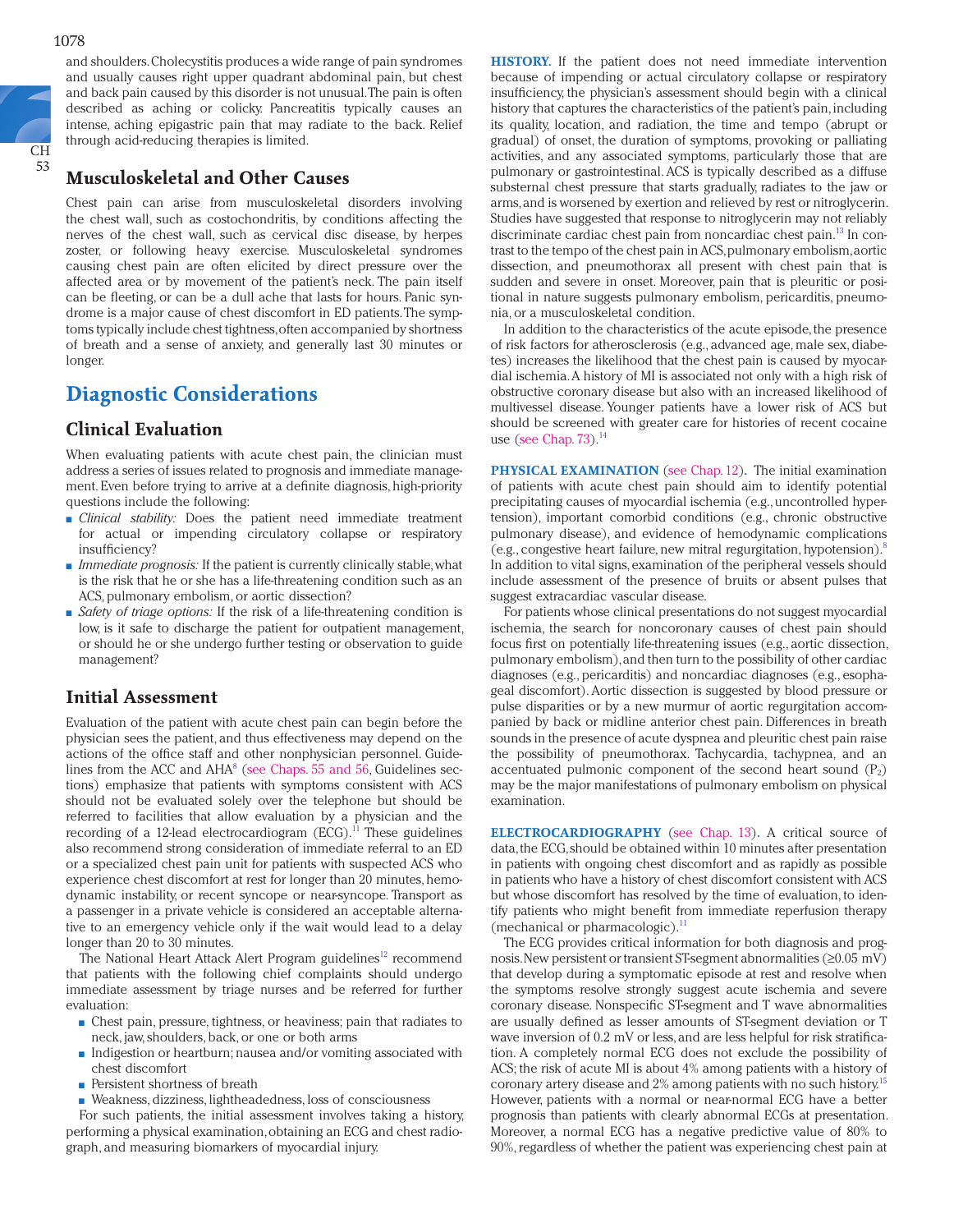the time the ECG was obtained.[16](#page-9-24) Diffuse ST-segment elevation and PR-segment depression suggest pericarditis. Right axis deviation, right bundle branch block, T wave inversions in leads  $V_1$  to  $V_4$ , and an S wave in lead I and Q wave and T wave inversion in lead III suggest pulmonary embolism.

The availability of a prior ECG improves diagnostic accuracy and reduces the rate of admission for patients with abnormal baseline tracings. Serial electrocardiographic tracings improve the clinician's ability to diagnose acute MI, particularly if combined with serial measurement of cardiac biomarkers. Continuous electrocardiographic monitoring to detect ST-segment shifts is technically feasible but makes an uncertain contribution to patient management. Posterior leads can be useful for identifying ischemia in the territory supplied by the left circumflex coronary artery, which is otherwise relatively silent electrocardiographically.

**CHEST RADIOGRAPHY.** A chest radiograph is typically obtained in all patients presenting with chest pain. It is usually nondiagnostic in patients with ACS, but can show pulmonary edema caused by ischemia-induced diastolic or systolic dysfunction. It is more useful for diagnosing or suggesting other disorders; for example, it may show a widened mediastinum or aortic knob in aortic dissection. The chest radiograph is usually normal in pulmonary embolism, but can show atelectasis, an elevated hemidiaphragm, a pleural effusion or, more rarely, Hampton's hump or Westermark's sign. The chest radiograph can reveal pneumonia or pneumothorax.

**BIOMARKERS.** Patients presenting with chest discomfort possibly consistent with ACS should have biomarkers of myocardial injury measured (see Chaps. 55 and 56). The preferred biomarker is a cardiac troponin (T or I; cTnT or cTnI); creatine kinase MB isoenzyme (CK-MB) is less sensitive. $8$ 

#### **Diagnostic Performance**

Studies of the diagnostic performance of cTnI, cTnT, or CK-MB indicate that when any of these test findings are abnormal, the patient has a high likelihood of having an ACS. It should be acknowledged, however, that it is inherently challenging to define the diagnostic performance of biomarkers for MI because part of the definition of MI includes the rise and fall of a cardiac biomarker of necrosis. Nevertheless, these assays are indispensible in the diagnosis of MI, and using the totality of clinical evidence as the reference standard for diagnosis, they have excellent sensitivity and specificity.

TROPONINS. Different genes encode troponins I and T in cardiac muscle, slow skeletal muscle, and fast skeletal muscle; hence, the assays for cardiac troponins are more specific than the assay for CK-MB for myocardial injury, and cardiac troponin is the preferred diagnostic biomarker[.17](#page-9-25) The high specificity of cardiac troponins for myocardium make false-positive elevations (i.e., an elevated cardiac troponin in the absence of myocardial injury) exceedingly rare. Rather, elevations in the absence of other clinical data consistent with an ACS usually represent true myocardial damage from causes other than atherosclerotic coronary artery disease. Such damage may occur with other forms of myocardial injury, such as in the setting of myocarditis, myocardial contusion, or cardioversion or defibrillation, left ventricular strain from congestive heart failure,<sup>18</sup> hypertensive crisis, or extreme exercise, right ventricular strain from pulmonary embolus,<sup>[19](#page-9-27)</sup> or other causes of acute pulmonary hypertension. Elevated levels of cardiac troponins have been reported in patients with renal disease.<sup>[20](#page-9-28)</sup> The exact mechanism remains unclear, but in patients with a clinical history suggestive of ACS, an elevated cardiac troponin level conveys a similarly increased risk of ischemic complications in patients across a broad range of renal function[.21](#page-9-29) Elevated cardiac troponin levels can also occur in patients with severe sepsis<sup>22</sup>; again, the mechanism remains unclear.

With serial sampling up to 12 hours after presentation, cardiac troponins offer a sensitivity higher than 95% and a specificity of 90%. When using only a single sample at presentation, performance has been substantially worse, with a sensitivity of only 70% to 75%. Recently, however, sensitive assays have been developed that offer a

lower limit of detection, (approximately 0.001 to 0.01 ng/mL, depending on the specific assay) and acceptable imprecision at low levels that, importantly, are now below the 99th percentile in a normal reference population (typically 0.01 to 0.07 ng/mL), thereby improving the ability to detect myocardial injury. Using such assays, the sensitivity for detecting myocardial infarction using a single sample at presentation is approximately 90%, the specificity approximately 90%, and the negative predictive value approximately 97% to 99%.[3,23,24](#page-9-1) Moreover, among patients presenting within 3 hours of the onset of chest pain, the superior performance of high-sensitivity assays is even more striking, a sensitivity of 80% to 85%, compared with approximately 55% for older assays. The area under the receiver operator characteristic curve is as high as 0.98 using serial samples for high-sensitivity assays.

Ultrasensitive assays with even lower limits of detection (e.g., <0.001 ng/mL or <1 pg/mL) are also being developed, allowing almost all individuals (including healthy persons) to have a quantifiable troponin result. Using such assays, in patients with non– ST-elevation MI, 72% had circulating troponin levels at baseline above the 99th percentile and another 28% had levels above the limit of detection. Moreover, in patients with unstable angina (defined as lack of elevation of troponin level using a current-generation commercial assay), 44% had circulating troponin levels above the 99th percentile and another 52% had levels above the limit of detection at baseline; 6 to 8 hours later, these values were  $82\%$  and  $18\%$ , respectively.<sup>25</sup> Similarly, ultrasensitive assays can detect increases in circulating troponin in proportion to the amount of ischemia experienced during exercise stress testing.<sup>26</sup> Thus, in the future, troponin may move from a semiquantitative assay (negative in most individuals, quantified in a subset) to quantifiable in all. The clinical implications of very low level values reported from ultrasensitive assays will need to be defined.

CREATINE KINASE MB ISOENZYME. Until the advent of cardiac troponin assays, CK-MB was the biomarker of choice for the diagnosis of MI. The major limitation to CK-MB as a diagnostic biomarker is its relative lack of specificity, because it can be found in skeletal muscle, tongue, diaphragm, small intestine, uterus, and prostate. Use of the CK-MB relative index (the ratio of CK-MB to total CK) partially addresses this limitation for skeletal muscle as a source. However, the amount of CK-MB is increased in skeletal muscle in patients with conditions that cause chronic muscle destruction and regeneration, such as muscular dystrophy, high-performance athletics (e.g., marathon running), or rhabdomyolysis.<sup>27</sup> CK-MB elevations are particularly common in ED patients because they have higher rates of histories of alcohol abuse or trauma. One advantage of CK-MB is a shorter halflife in the circulation, which makes it useful for gauging the timing of an MI (a normal CK-MB with an elevated troponin level could represent a small MI or an MI that occurred several days ago) and for diagnosing reinfarction in a patient who has had an MI in the past week.

OTHER MARKERS. Serum myoglobin and heart-type fatty acid binding protein (H-FABP) are smaller molecules and diffuse through interstitial fluids more rapidly after cell death than the larger CK and troponin molecules; they become abnormal as early as 30 minutes after myocardial injury.<sup>28</sup> Because neither is specific to myocardial tissue, however, false-positive rates in ED populations are high.<sup>29</sup>

Many patients presenting with ACS, including those without evidence of myocyte necrosis, have elevated concentrations of inflammatory biomarkers such as C-reactive protein, $30$  serum amyloid A, myeloperoxidase, $31$  or interleukin-6 (IL-6). To date, no study has identified exact decision cut points or shown an incremental benefit on an admission or treatment strategy based on these new markers, so the clinical usefulness of these observations remains uncertain.

Ischemia-modified albumin (IMA) has been approved by the U.S. Food and Drug Administration for clinical use. The albumin cobalt binding test for the detection of IMA is based on the observation that the affinity of the N-terminus of human albumin for cobalt is reduced in patients with myocardial ischemia.<sup>32</sup> As with the other markers, however, the clinical specificity of IMA in the broad population of patients with chest pain and suspected ACS remains an area for further investigation.<sup>[33](#page-9-23)</sup>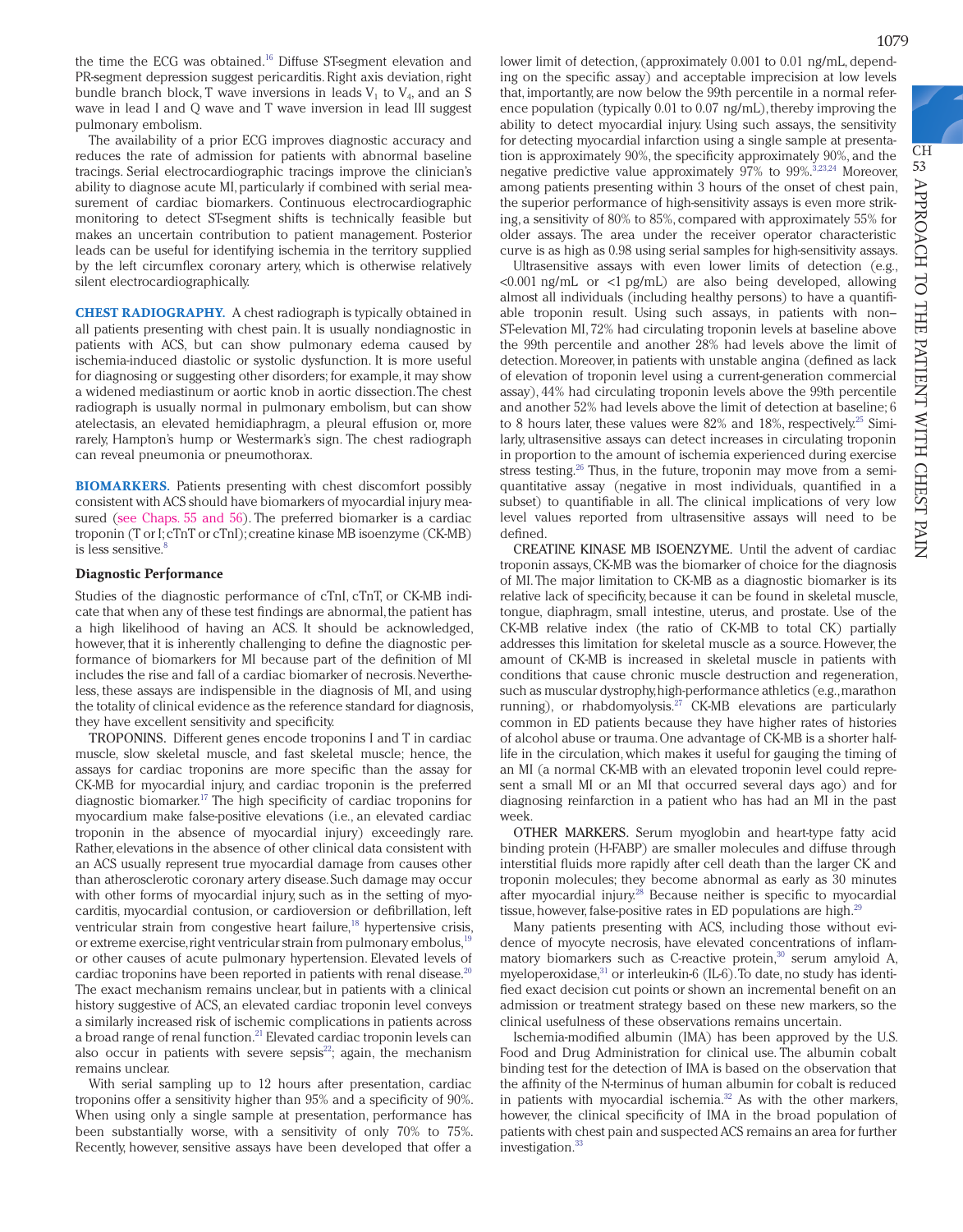#### 1080

D-dimer testing is useful for patients with chest pain to help rule out pulmonary embolism, because a negative enzyme-linked immunosorbent assay (ELISA) test has a negative predictive value of more than 99% in patients with a low clinical probability (patients with a higher clinical probability should undergo an imaging study).<sup>34</sup>

B-type natriuretic peptides (BNP and N-terminal pro-BNP [NT-proBNP]) arise in the setting of increased ventricular wall stress. Natriuretic peptides are most commonly used to aid in the diagnosis of heart failure.<sup>35</sup> BNP levels can be elevated in the setting of transient myocardial ischemia,<sup>36</sup> and the magnitude of elevation in ACS is correlated with prognosis.<sup>37</sup> However, the lack of specificity of natriuretic peptide elevation for ACS limits its use as a diagnostic marker.

PROGNOSTIC IMPLICATIONS OF TEST RESULTS. Abnormal levels of CK-MB, cTnI, and cTnT predict an increased risk of complications.[8](#page-9-6) Even if patients do not have CK-MB elevations, cTnI and cTnT are helpful for early risk stratification in patients with acute chest pain. The notion that a patient who has a slight elevation in troponin has an "infarctlet" of questionable prognostic significance should be abandoned.[38](#page-9-35) The prognostic value of cTnI seems to be comparable to that of cTnT.

#### **Testing Strategy**

The 2007 National Academy of Clinical Biochemistry (NACB) practice guidelines recommend the measurement of biomarkers of cardiac injury in patients with symptoms that suggest ACS (**[Table 53-2](#page-4-0)**). Furthermore, patients with a very low probability of ACS should not undergo measurement of biomarkers because false-positive results could lead to unnecessary hospitalizations, tests, procedures, and complications.

The ACC, AHA, and NACB guidelines recommend cTnI or cTnT as the preferred first-line markers, but CK-MB (by mass assay) is an acceptable alternative. The preference for cardiac troponins reflects the greater specificity of these markers compared with CK-MB and the prognostic value of troponin elevations in the presence of normal CK-MB levels. If the initial set of markers is negative in patients who have presented within the first 6 hours of the onset of pain, the guidelines recommend that another sample be drawn in the time frame of 8 to 12 hours after symptom onset.

#### **Decision Aids**

An algorithm for the diagnostic evaluation of chest pain is shown in **[Figure 53-1](#page-5-0)**. The history, physical examination, ECG, and biomarkers of myocardial injury can be integrated to allow the clinician to assess the likelihood of ACS and the risk of complications (**[Tables 53-3](#page-6-0)  [and 53-4](#page-6-0)**). Furthermore, in terms of prognosis, multivariable algorithms have been developed and prospectively validated, with the goal of improving risk stratification in patients with acute chest pain. These algorithms can be used to estimate the probability of acute myocardial infarction, acute ischemic heart disease, or the risk of major cardiac complications in individual patients[.15](#page-9-13) They serve mainly to identify patients who are at low risk for complications and who therefore do not require admission to the hospital or coronary care unit.

A prospectively validated algorithm for the prediction of the risk of complications requiring intensive care is presented as a flow chart in [Figure 53-2](#page-7-1).<sup>39</sup> In this algorithm, patients with suspected myocardial infarction on their ECGs are immediately classified as having a high risk (approximately 16%) of major complications within the next 72 hours. Patients whose ECGs are consistent with ischemia but not infarction are then classified as having an intermediate (approximately 8%) or high risk for complications, depending on the presence or absence of clinical risk factors, including systolic blood pressure below 110 mm Hg, bilateral rales heard above the bases, and known unstable ischemic heart disease (defined as worsening of previously stable angina, a new onset of angina after infarction or after a coronary revascularization procedure, or pain that was the same as that associated with a prior MI). These same risk factors help stratify patients without ischemic changes on their ECGs.

# <span id="page-4-0"></span>TABLE 53-2

#### **National Academy of Clinical Biochemistry Recommendations for Use of Biochemical Markers for Risk Stratification in Acute Coronary Syndrome**

#### **Class I**

- 1. Patients with suspected ACS should undergo early risk stratification based on an integrated assessment of symptoms, physical examination findings, electrocardiographic findings, and biomarkers (level of evidence: C).
- 2. A cardiac troponin is the preferred marker for risk stratification and, if available, should be measured in all patients with suspected ACS. In patients with a clinical syndrome consistent with ACS, a maximal (peak) concentration exceeding the 99th percentile of values for a reference control group should be considered indicative of increased risk of death and recurrent ischemic events (level of evidence: A).
- 3. Blood should be obtained for testing on hospital presentation followed by serial sampling, with timing of sampling based on the clinical circumstances. For most patients, blood should be obtained for testing at hospital presentation, and at 6 to 9 hours (level of evidence: B).

#### **Class IIa**

- 4. Measurement of hs-CRP may be useful, in addition to a cardiac troponin, for risk assessment in patients with a clinical syndrome consistent with ACS. The benefits of therapy based on this strategy remain uncertain (level of evidence: A).
- 5. Measurement of B-type natriuretic peptide (BNP) or N-terminal pro-BNP (NT-proBNP) may be useful, in addition to a cardiac troponin, for risk assessment in patients with a clinical syndrome consistent with ACS. The benefits of therapy based on this strategy remain uncertain (level of evidence: A).

#### **Class IIb**

- 6. Measurement of markers of myocardial ischemia, in addition to cardiac troponin and ECG, may aid in excluding ACS in patients with a low clinical probability of myocardial ischemia (level of evidence: C).
- 7. A multimarker strategy that includes measurement of two or more pathobiologically diverse biomarkers, in addition to a cardiac troponin, may aid in enhancing risk stratification in patients with a clinical syndrome consistent with ACS. BNP and high-sensitivity C-reactive protein (hsCRP) are the biomarkers best studied using this approach. The benefits of therapy based on this strategy remain uncertain (level of evidence: C).
- 8. Early repeat sampling of cardiac troponin (e.g., 2-4 hours after presentation) may be appropriate if tied to therapeutic strategies (level of evidence: C).

#### **Class III**

Biomarkers of necrosis should not be used for routine screening of patients with low clinical probability of ACS (level of evidence: C).

From Morrow DA, Cannon CP, Jesse RL, et al: National Academy of Clinical Biochemistry Laboratory medicine practice guidelines: Clinical characteristics and utilization of biochemical markers in acute coronary syndromes. Circulation 115:e356, 2007.

## **Immediate Management**

The ACC and AHA guidelines suggest an approach to the immediate management of patients with possible ACS that integrates information from the history, physical examination, 12-lead ECG, and initial cardiac marker tests to assign patients to four categories—noncardiac diagnosis, chronic stable angina, possible ACS, and definite ACS (**[Fig.](#page-7-0)  [53-3](#page-7-0)**).<sup>[8](#page-9-6)</sup> In this algorithm, patients with ST-segment elevations are triaged immediately for reperfusion therapy, in accordance with the ACC and AHA guidelines for acute MI. Patients with ACS who have ST wave or T wave changes, ongoing pain, positive cardiac markers, or hemodynamic abnormalities should be admitted to the hospital for the management of acute ischemia. Cost-effectiveness analyses support triage of such patients to the coronary care unit for their initial care. For patients with possible or definite ACS who do not have diagnostic ECGs and whose initial serum cardiac markers are within normal limits, observation in a chest pain unit or other nonintensive care facility is appropriate, with subsequent additional testing (see later).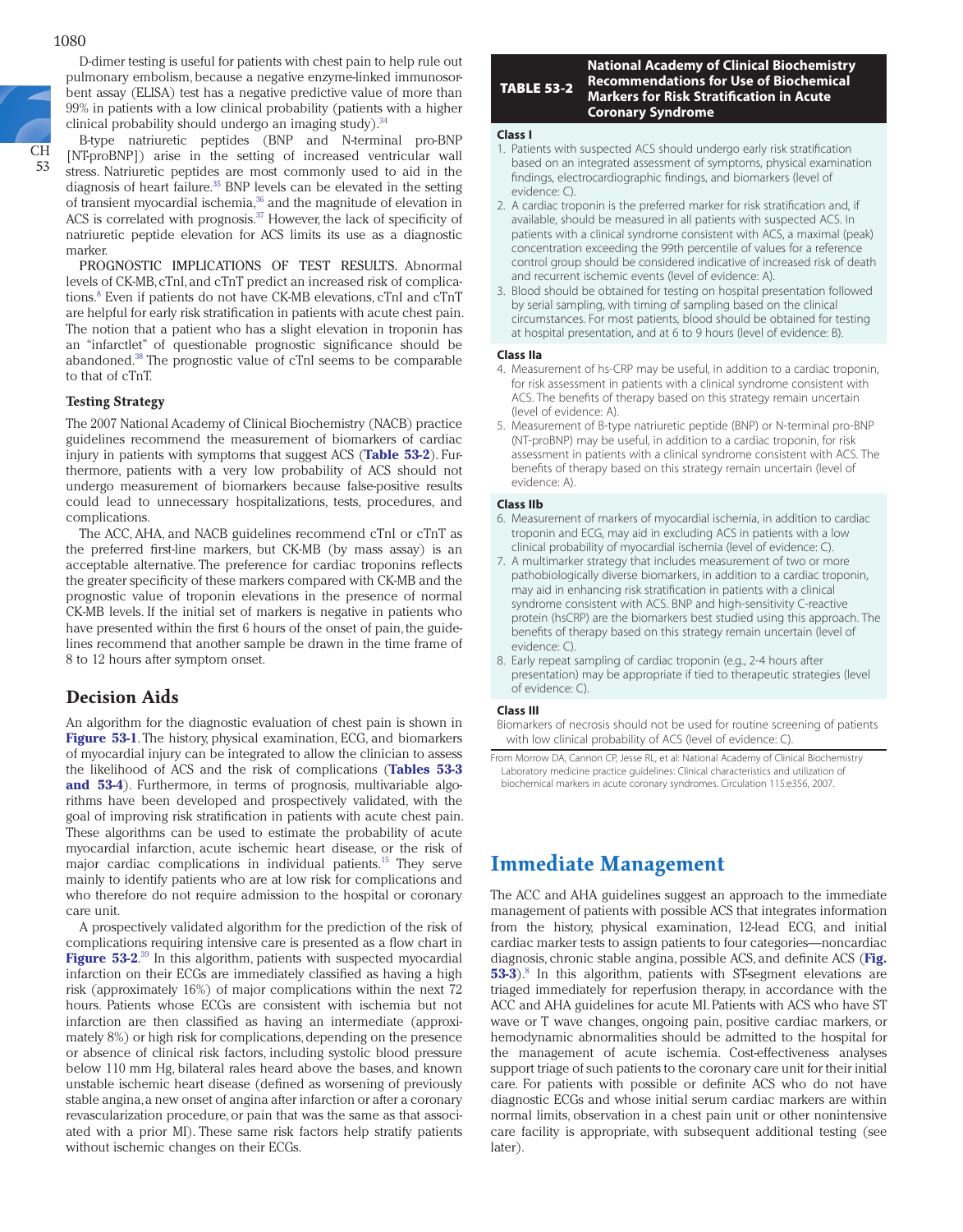

<span id="page-5-0"></span>**FIGURE 53-1** Algorithm for the initial diagnostic approach to a patient with chest pain. AoD = aortic dissection; c/w = consistent with; CXR = chest x-ray; hx = history; NSTEMI = non-ST-segment myocardial infarction; PE = pulmonary embolism; STE = ST elevation; STEMI = ST-segment myocardial infarction; TEE = transesophageal echocardiography; UA = unstable angina; V/Q = ventilation-perfusion scan.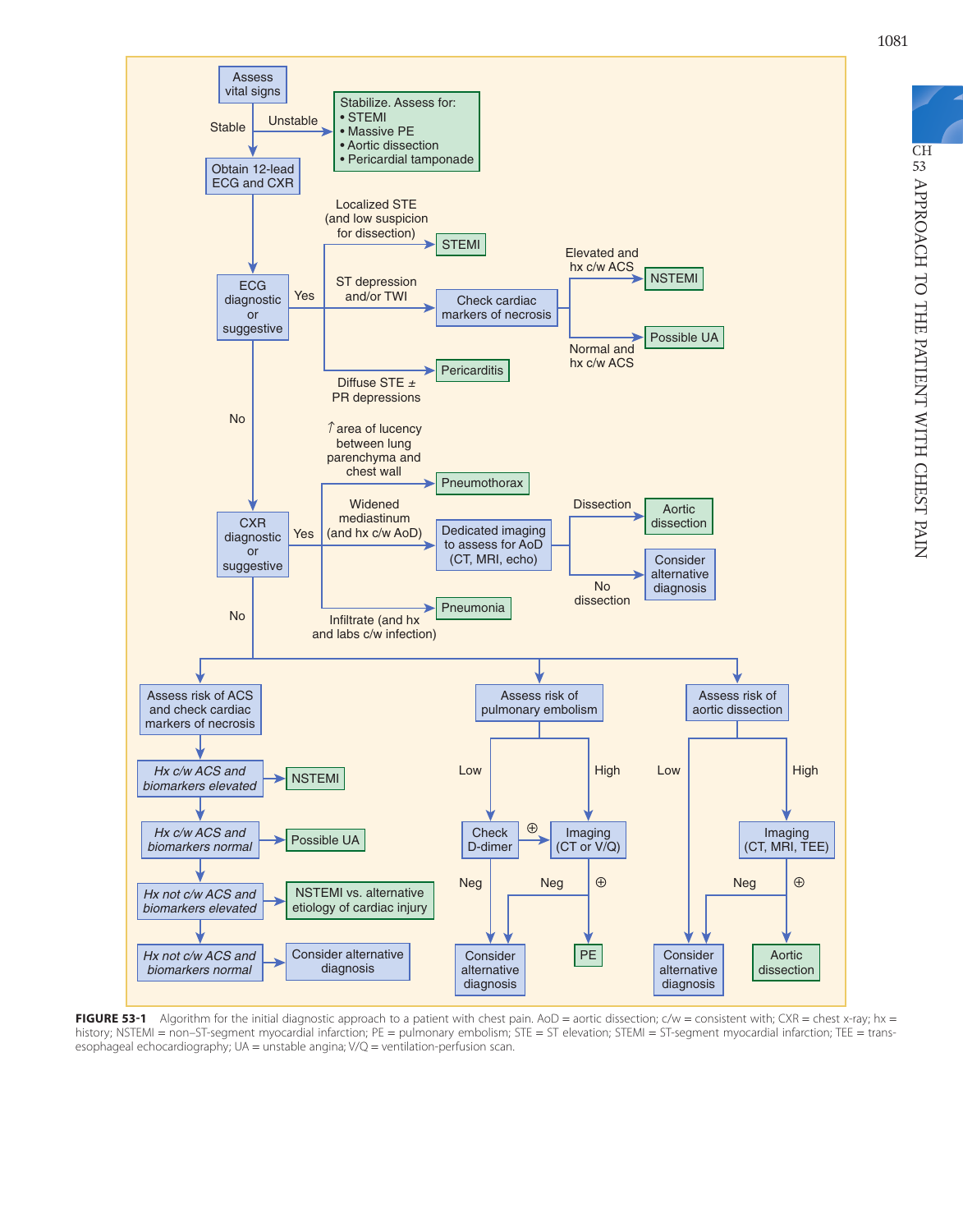CH 53

<span id="page-6-0"></span>

| <b>TABLE 53-3</b> | Likelihood That Signs and Symptoms Represent an Acute Coronary Syndrome                                                                                          |                                                                                                                          |                                                                                                                              |  |  |
|-------------------|------------------------------------------------------------------------------------------------------------------------------------------------------------------|--------------------------------------------------------------------------------------------------------------------------|------------------------------------------------------------------------------------------------------------------------------|--|--|
| <b>FEATURE</b>    | <b>HIGH LIKELIHOOD</b>                                                                                                                                           | <b>INTERMEDIATE LIKELIHOOD</b>                                                                                           | <b>LOW LIKELIHOOD</b>                                                                                                        |  |  |
|                   | <b>ANY OF THE FOLLOWING</b>                                                                                                                                      | <b>ABSENCE OF HIGH-LIKELIHOOD</b><br><b>FEATURES AND PRESENCE OF ANY</b><br><b>OF THE FOLLOWING</b>                      | <b>ABSENCE OF HIGH- OR</b><br><b>INTERMEDIATE-LIKELIHOOD</b><br><b>FEATURES, BUT MAY HAVE ANY OF</b><br><b>THE FOLLOWING</b> |  |  |
| History           | • Chest or left arm pain or discomfort as chief<br>symptom reproducing documented angina<br>prior<br>• Known history of coronary artery disease,<br>including MI | • Chest or left arm pain or discomfort<br>as chief symptom<br>$\cdot$ Age $>$ 70 yr<br>• Male sex<br>• Diabetes mellitus | • Probable ischemic symptoms in<br>absence of any of the intermediate-<br>likelihood characteristics<br>• Recent cocaine use |  |  |
| Fxamination       | · Transient mitral regurgitation murmur,<br>hypotension, diaphoresis, pulmonary edema,<br>or rales                                                               | • Extracardiac vascular disease                                                                                          | • Chest discomfort reproduced by<br>palpation                                                                                |  |  |
| Electrocardiogram | • New, or presumably new, transient<br>ST-segment deviation (≥0.1 mV) or T wave<br>inversion $(20.2 \text{ mV})$ in multiple precordial<br>leads                 | • Fixed O waves<br>· ST-segment depression 0.05-0.1 mV<br>or T wave inversion $> 0.1$ mV                                 | • T wave flattening or inversion <<br>0.1 mV in leads with dominant R<br>waves<br>• Normal ECG                               |  |  |
| Cardiac markers   | • Elevated cardiac Tnl, TnT, or CK-MB                                                                                                                            | • Normal                                                                                                                 | • Normal                                                                                                                     |  |  |

From Anderson JL, Adams CD, Antman EM, et al: ACC/AHA 2007 guidelines for the management of patients with unstable angina/non ST-elevation myocardial infarction: A report of the American College of Cardiology/American Heart Association Task Force on Practice Guidelines (Writing Committee to Revise the 2002 Guidelines for the Management of Patients With Unstable Angina/Non ST-Elevation Myocardial Infarction): Developed in collaboration with the American College of Emergency Physicians, the Society for Cardiovascular Angiography and Interventions, and the Society of Thoracic Surgeons: Endorsed by the American Association of Cardiovascular and Pulmonary Rehabilitation and the Society for Academic Emergency Medicine. Circulation 116:e148, 2007.

| Short-Term Risk of Death or Nonfatal Myocardial Ischemia in Patients with Unstable Angina<br><b>TABLE 53-4</b> |                                                                                                                                                                                                              |                                                                                                                                                                                                                                                                                                                                                                                  |                                                                                                                                                                      |  |  |  |
|----------------------------------------------------------------------------------------------------------------|--------------------------------------------------------------------------------------------------------------------------------------------------------------------------------------------------------------|----------------------------------------------------------------------------------------------------------------------------------------------------------------------------------------------------------------------------------------------------------------------------------------------------------------------------------------------------------------------------------|----------------------------------------------------------------------------------------------------------------------------------------------------------------------|--|--|--|
| <b>FEATURE</b>                                                                                                 | <b>HIGH RISK</b>                                                                                                                                                                                             | <b>INTERMEDIATE RISK</b>                                                                                                                                                                                                                                                                                                                                                         | <b>LOW RISK</b>                                                                                                                                                      |  |  |  |
|                                                                                                                | <b>AT LEAST ONE OF THE FOLLOWING</b><br><b>FEATURES MUST BE PRESENT</b>                                                                                                                                      | <b>NO HIGH-RISK FEATURES, BUT</b><br><b>MUST HAVE ONE OF THE</b><br><b>FOLLOWING</b>                                                                                                                                                                                                                                                                                             | <b>NO HIGH- OR INTERMEDIATE-RISK</b><br><b>FEATURES, BUT MAY HAVE ANY OF THE</b><br><b>FOLLOWING</b>                                                                 |  |  |  |
| History                                                                                                        | • Accelerating tempo of ischemic<br>symptoms in preceding 48 hours                                                                                                                                           | • Prior MI, peripheral or<br>cerebrovascular disease, or CABG;<br>prior ASA use                                                                                                                                                                                                                                                                                                  |                                                                                                                                                                      |  |  |  |
| Character of pain                                                                                              | · Prolonged ongoing (>20 min) pain<br>at rest                                                                                                                                                                | · Prolonged (>20 min) rest angina,<br>now resolved, with intermediate or<br>high likelihood of CAD<br>• Rest angina (>20 min) or relieved<br>with rest or sublingual nitroglycerin<br>• Nocturnal angina<br>• New-onset or progressive CCS class<br>III or IV angina in past 2 wk without<br>prolonged (20 min) rest pain, but<br>with intermediate or high likelihood<br>of CAD | • Increased angina frequency, severity, or<br>duration<br>• Angina provoked at a lower threshold<br>• New-onset angina with onset<br>2 wk-2 mo prior to presentation |  |  |  |
| Clinical findings                                                                                              | • Pulmonary edema, most likely<br>caused by ischemia<br>• New or worsening MR murmur<br>$\cdot$ S <sub>3</sub> or new or worsening rales<br>• Hypotension, bradycardia,<br>tachycardia<br>$\cdot$ Age >75 yr | $\cdot$ Age $>$ 70 yr                                                                                                                                                                                                                                                                                                                                                            |                                                                                                                                                                      |  |  |  |
| Electrocardiogram                                                                                              | • Angina at rest with transient<br>ST-segment changes > 0.05 mV<br>· Bundle branch block, new or<br>presumed new<br>· Sustained ventricular tachycardia                                                      | $\cdot$ T wave changes<br>• Pathologic Q waves or resting<br>ST-segment depression $< 0.1$ mV in<br>multiple lead groups (anterior,<br>inferior, lateral)                                                                                                                                                                                                                        | • Normal or unchanged ECG                                                                                                                                            |  |  |  |
| Cardiac markers                                                                                                | • Elevated cardiac Tnl, TnT, or CK-MB                                                                                                                                                                        | • Slightly elevated cardiac Tnl, TnT, or<br>CK-MB                                                                                                                                                                                                                                                                                                                                | • Normal                                                                                                                                                             |  |  |  |

ASA = acetylsalicylic acid; CABG = coronary artery bypass grafting; CCS = *Canadian Cardiovascular Society;* MR = mitral regurgitation; NTG = nitroglycerin.

From Anderson JL, Adams CD, Antman EM, et al: ACC/AHA 2007 guidelines for the management of patients with unstable angina/non ST-elevation myocardial infarction: A report of the American College of Cardiology/American Heart Association Task Force on Practice Guidelines (Writing Committee to Revise the 2002 Guidelines for the Management of Patients With Unstable Angina/Non ST-Elevation Myocardial Infarction): Developed in collaboration with the American College of Emergency Physicians, the Society for Cardiovascular Angiography and Interventions, and the Society of Thoracic Surgeons: Endorsed by the American Association of Cardiovascular and Pulmonary Rehabilitation and the Society for Academic Emergency Medicine. Circulation 116:e148, 2007.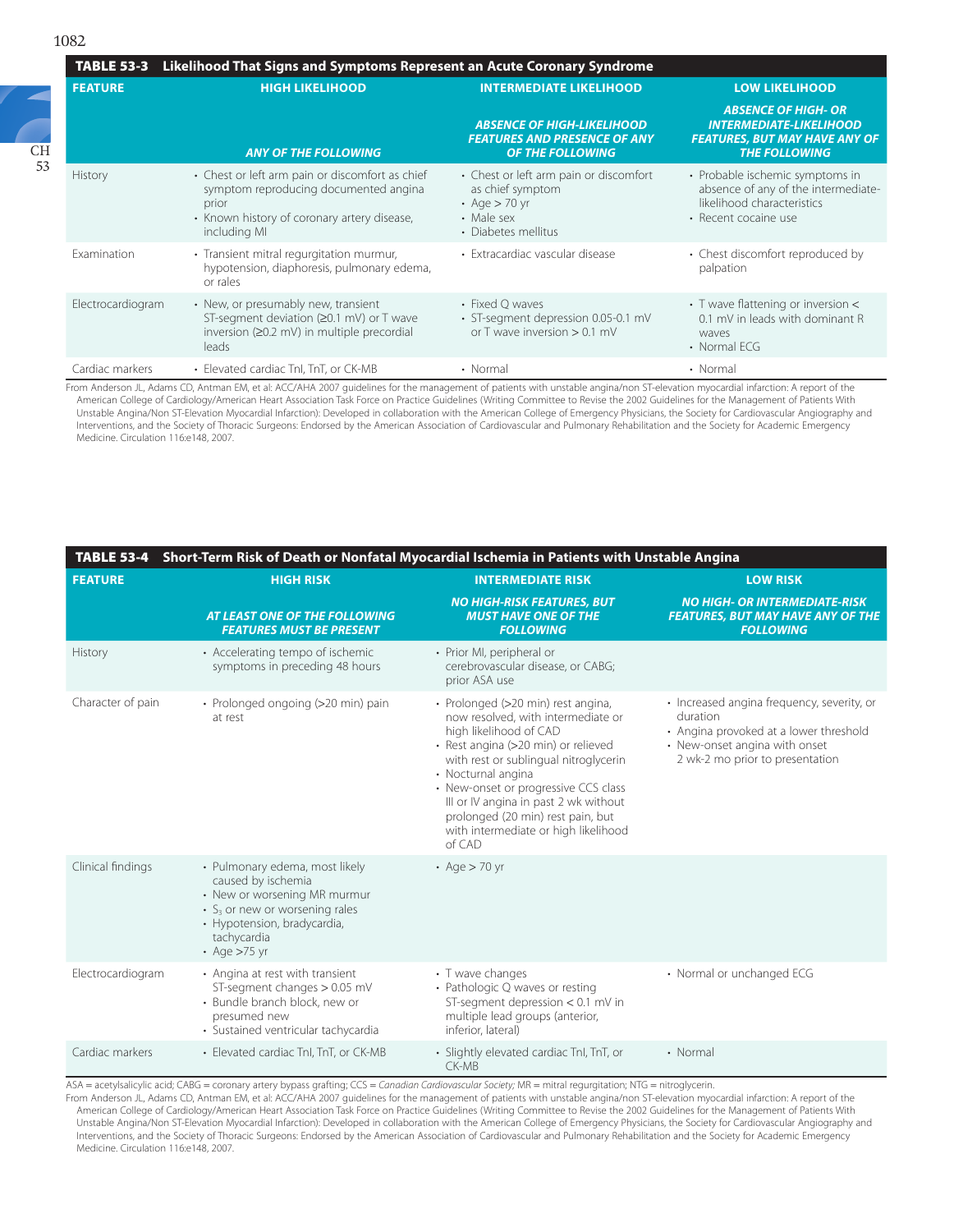

<span id="page-7-1"></span>**FIGURE 53-2** Derivation and validation of four groups into which patients can be categorized, according to the risk of major cardiac events within 72 hours after admission. Risk factors include: systolic blood pressure below 110 mm Hg, bilateral rales heard above the bases, and known unstable ischemic heart disease (see text for details). *(From Goldman L, Cook EF, Johnson PA, et al: Prediction of the need for intensive care in patients who come to emergency departments with acute chest pain. N Engl J Med 334:1498, 1996.)*



<span id="page-7-0"></span>**FIGURE 53-3** Algorithm for the evaluation and management of patients suspected of having ACS. ACP = American College of Physicians. *(From Anderson JL, Adams CD, Antman EM, et al: ACC/AHA 2007 guidelines for the management of patients with unstable angina/non ST-elevation myocardial infarction: A report of the American College of Cardiology/American Heart Association Task Force on Practice Guidelines [Writing Committee to Revise the 2002 Guidelines for the Management of Patients With Unstable Angina/Non ST-Elevation Myocardial Infarction]: Developed in collaboration with the American College of Emergency Physicians, the Society for Cardiovascular Angiography and Interventions, and the Society of Thoracic Surgeons: Endorsed by the American Association of Cardiovascular and Pulmonary Rehabilitation and the Society for Academic Emergency Medicine. Circulation 116:e148, 2007.)*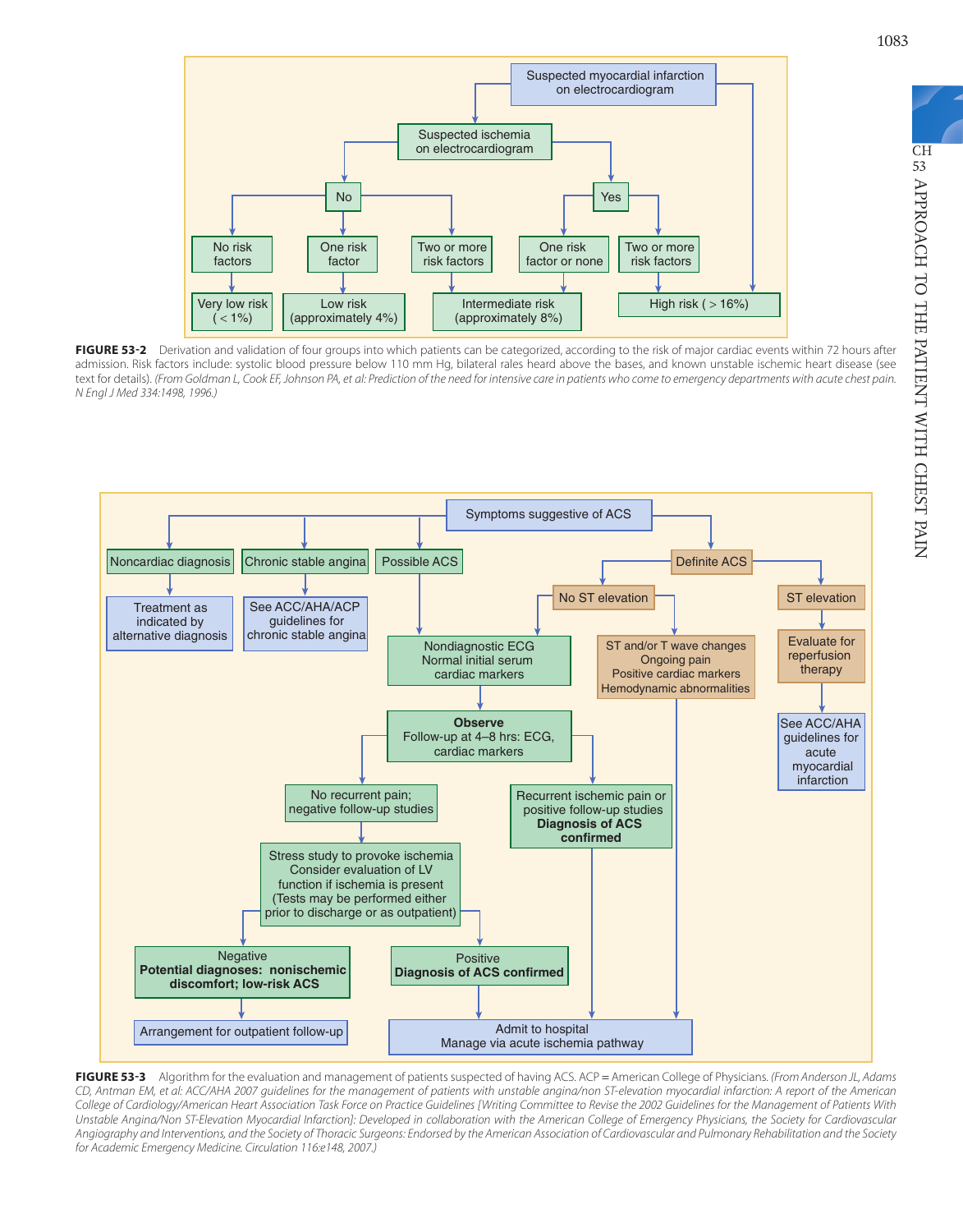## **Chest Pain Protocols and Units**

CH 53

The main elements of a typical chest pain critical pathway are included in [Figure 53-3](#page-7-0) (lower section). According to the ACC and AHA recommendations, $8$  patients with a low risk of acute coronary syndrome or associated complications can be observed for 6 to 12 hours while undergoing electrocardiographic monitoring and serial measurement of cardiac markers. Patients who develop evidence of ischemia or other indicators of increased risk should be admitted to the coronary care unit for further management. Patients who do not develop recurrent pain or other predictors of increased risk can be triaged for early noninvasive testing (see later) before or after discharge. Outpatient stress testing is a reasonable option if the patient is at low risk for ACS and if the testing can be accomplished within 72 hours; such a strategy has been shown to be safe. In such patients, it is prudent to prescribe aspirin and possibly beta blockers, and to provide them with sublingual nitroglycerin.

To enhance the efficiency and reliability of implementation of such chest pain protocols, many hospitals triage low-risk patients with chest pain to special chest pain units.[40](#page-9-37) These units often are located adjacent to or within EDs, but sometimes are located elsewhere in the hospital. In most of these units, the rate of MI has been about 1% to 2%, and they have proven to be safe and cost-saving sites of care for low-risk patients. Chest pain units are also sometimes used for intermediate-risk patients, such as those with a prior history of coronary disease but no other high-risk predictors. In one communitybased randomized trial, patients with unstable angina and an overall intermediate risk of complications had similar outcomes and lower costs if they were triaged to a chest pain unit versus conventional hospital management.

## **Early Noninvasive Testing**

**TREADMILL ELECTROCARDIOGRAPHY.** A major goal of the initial short period of observation of low-risk patients in chest pain units is to determine whether performance of exercise testing or other noninvasive tests is safe. Treadmill exercise electrocardiography is inexpensive and available at many hospitals every day, beyond traditional laboratory hours, and prospective data indicate that early exercise test results provide reliable prognostic information for low-risk patient populations. Most studies have used the Bruce or modified Bruce treadmill protocol. One study found that among low-risk patients who underwent exercise testing within 48 hours of presentation for acute chest pain, the 6-month event rate among 195 patients with a negative test was 2%, in contrast to a rate of 15% among patients with a positive or equivocal test result[.41](#page-9-38) Another study documented the safety of this approach in 3000 consecutive patients[.4](#page-9-2)

Patients who have a low clinical risk of complications can safely undergo exercise testing within 6 to 12 hours after presentation at the hospital or even immediately.<sup>4</sup> In general, protocols for early or immediate exercise testing exclude patients with electrocardiographic findings consistent with ischemia not recorded on previous tracings, ongoing chest pain, or evidence of congestive heart failure. Analyses of pooled data have suggested that the prevalence of coronary disease in populations undergoing early exercise testing averages approximately 5%, and that the rate of adverse events is negligible. The AHA has issued an advisory statement regarding indications and contraindications for exercise on electrocardiographic stress testing in the ED (**[Table 53-5](#page-8-0)**).[4](#page-9-2)[,42](#page-9-39)

**IMAGING TESTS.** Stress echocardiography and radionuclide scans are the preferred noninvasive testing modalities for patients who cannot undergo treadmill electrocardiographic testing because of physical disability or who have resting ECGs that confound interpretation. Imaging studies are less readily available and more expensive than exercise electrocardiography, but have increased sensitivity for the detection of coronary disease and the ability to quantify the extent of, and localize, jeopardized myocardium. High-risk rest perfusion scans are associated with an increased risk of major cardiac

#### <span id="page-8-0"></span>TABLE 53-5  **Indications and Contraindications for Exercise Electrocardiographic Testing in the Emergency Department**

Requirements before exercise electrocardiographic testing that should be considered in the Emergency Department setting:

- Two sets of cardiac enzymes at 4-hr intervals should be normal.
- ECG at the time of presentation and preexercise 12-lead ECG shows no significant abnormality.
- Absence of rest electrocardiographic abnormalities that would preclude accurate assessment of the exercise ECG
- From admission to time that results are available from the second set of cardiac enzymes: patient asymptomatic, lessening chest pain symptoms, or persistent atypical symptoms
- Absence of ischemic chest pain at the time of exercise testing
- Contraindications to exercise electrocardiographic testing in the Emergency Department setting:
- New or evolving electrocardiographic abnormalities on the rest tracing
- Abnormal cardiac enzyme levels
- Inability to perform exercise
- Worsening or persistent ischemic chest pain symptoms from admission to the time of exercise testing
- Clinical risk profiling indicating that imminent coronary angiography is likely

complications, whereas patients with low-risk scans have low 30-day cardiac event rates  $(<2\%)$ .  $4345$ 

In addition to stress imaging studies to detect provocable ischemia, rest radionuclide scans also can help determine whether a patient's symptoms represent myocardial ischemia.<sup>46</sup> In a multicenter prospective randomized trial of 2475 adult ED patients with ongoing or recently resolved (<3 hours) chest pain or other symptoms suggestive of acute cardiac ischemia, and with normal or nondiagnostic initial electrocardiographic results, patients were randomly assigned to receive the usual evaluation strategy or the usual strategy supplemented with results from acute resting myocardial perfusion imaging.<sup>47</sup> The availability of scan results did not influence the management of patients with acute MI or unstable angina, but it reduced rates of hospitalization for patients without acute cardiac ischemia from 52% to 42%. Rest myocardial perfusion imaging is most sensitive if performed when a patient is experiencing ischemic symptoms, and progressively diminishes thereafter. It is recommended that imaging be performed within 2 hours of the resolution of symptoms, although data support its use for up to 4 hours.<sup>[48](#page-10-1)</sup>

Echocardiography can also be used, with and without stress, to detect wall motion abnormalities consistent with myocardial ischemia. The presence of induced or baseline regional wall motion abnormalities correlates with a worse prognosis. The sensitivity of stress echocardiography appears to be comparable to myocardial perfusion imaging (∼85%), and the specificity is somewhat better (95% versus 90%)[.49](#page-10-2) As is the case for myocardial perfusion imaging, the results are less interpretable in patients with prior MI, in whom it is difficult to exclude that the abnormalities are preexisting unless a prior study is available. Myocardial contrast echocardiography  $(MCE)^{50}$  using microbubble imaging agents offers reasonable (77%) concordance with radionuclide scanning, and the combination of regional wall motion abnormalities or reduced myocardial perfusion has a sensitivity of 80% to 90% and a specificity of 60% to 90% for ACS.<sup>[51,52](#page-10-4)</sup>

Cardiac magnetic resonance imaging (MRI) is also being explored in the assessment of patients with suspected ACS.[53](#page-10-5) In a study that used cardiac MRI to quantify myocardial perfusion, ventricular function, and hyperenhancement in patients with chest pain, the sensitivity for ACS was 84% and the specificity was 85%. The addition of T2-weighted imaging, which can detect myocardial edema and thus help differentiate acute from chronic perfusion defects, improves the specificity to 96% without sacrificing sensitivity[.54](#page-10-6) Integration of MRI coronary angiography is being studied.[55](#page-10-7) Stress MRI using adenosine, although more labor intensive, has also been studied and shows excellent sensitivity and specificity.<sup>[56](#page-10-8)</sup>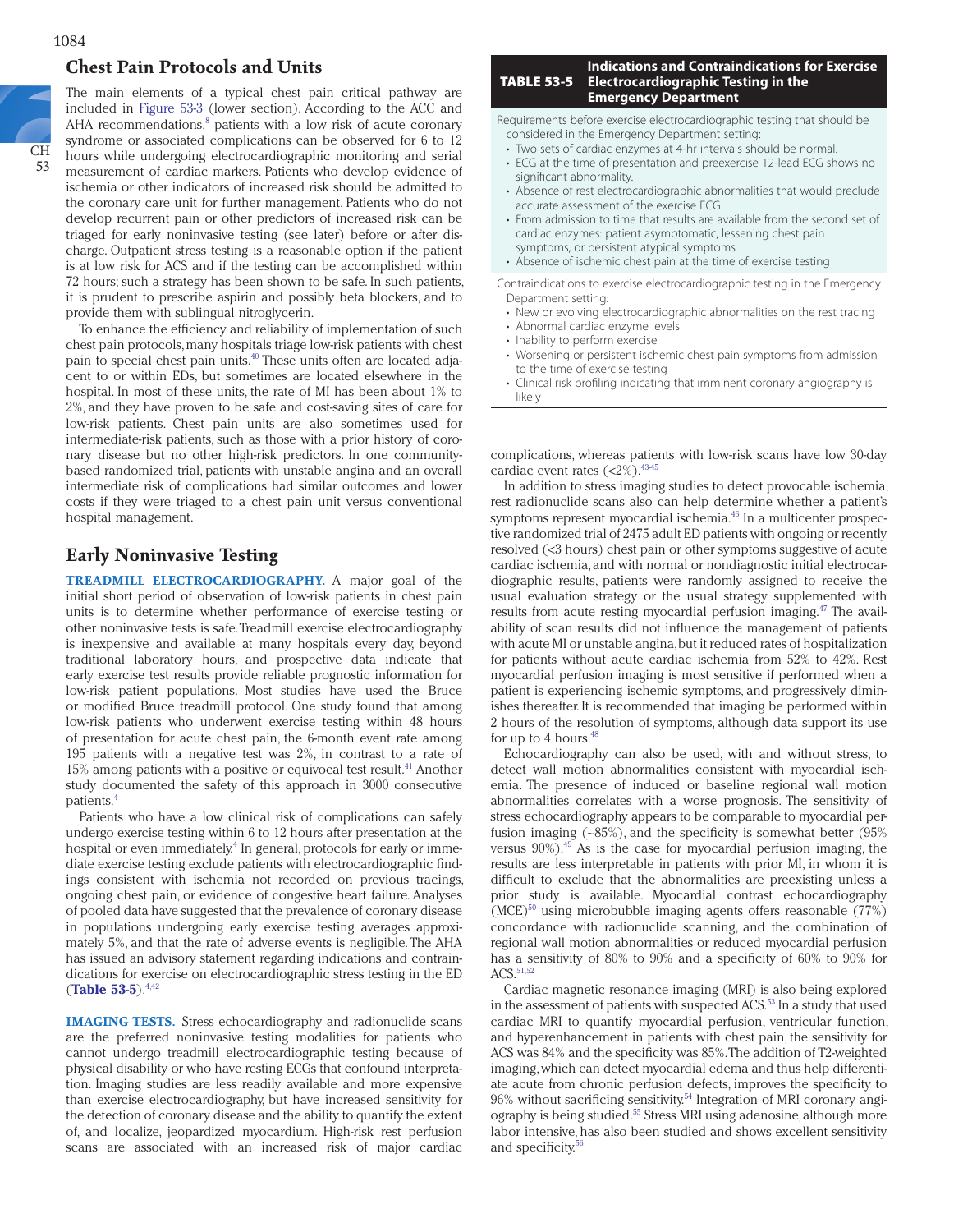In contrast to the functional imaging data from stress testing, coronary computed tomography angiography (CTA) offers noninvasive anatomic data. Using multidetector computed tomography (MDCT), coronary CTA has a sensitivity of approximately 90% and a specificity of 65% to 90% for coronary stenosis greater than 50%. Coronary CTA has been evaluated in a single-center study of chest pain patients presenting to the ED.<sup>[6](#page-9-4)</sup> Of 368 patients with a nondiagnostic ECG and negative initial biomarker of necrosis, 31 were ultimately diagnosed with ACS. Approximately half of the patients were free of coronary artery disease (CAD) on coronary CTA and 0% had an ACS, yielding a negative predictive value of 100%. The remaining 50% had evidence of atherosclerosis, with 32% having minor plaque and 18% having a stenosis greater than 50%. A final diagnosis of ACS was made in 6% of those with only minor plaque and in 35% with a significant stenosis. The negative predictive value of coronary stenosis by coronary CTA for ACS was 98%. Thus, given the anatomic rather than the functional data provided, coronary CTA may be best suited to rule out rather than rule in ACS. Of the patients who underwent CTA in a randomized comparison of myocardial perfusion imaging versus coronary CTA, 68% had a normal test and were discharged home. Another 24% had an intermediate or nondiagnostic test and underwent myocardial perfusion imaging; most of the results were negative. In total, 89% were discharged from the ED. Among patients who underwent myocardial perfusion imaging, 97% were discharged from the ED. The patients randomized to coronary CTA had a time to diagnosis that was 8 hours shorter, and consequently incurred lower hospital costs. Higher rates of cardiac catheterization and coronary revascularization occurred in the coronary CTA group (11% versus 3% and 5% versus 1%, respectively)[.57](#page-10-9) The most recent ACC and AHA guidelines acknowledge that coronary CTA is a reasonable alternative to stress testing in patients with low to intermediate probability of CAD.<sup>[8](#page-9-6)</sup>

For both MRI and coronary CTA, additional multicenter studies and considerations related to radiation exposure are needed before such approaches are widely adopted clinically.

#### **REFERENCES**

#### **Causes of Acute Chest Pain**

- <span id="page-9-0"></span>1. Pope JH, Aufderheide TP, Ruthazer R, et al: Missed diagnoses of acute cardiac ischemia in the emergency department. N Engl J Med 342:1163, 2000.
- <span id="page-9-7"></span>2. Lindsell CJ, Anantharaman V, Diercks D, et al: The Internet Tracking Registry of Acute Coronary Syndromes (i\*trACS): A multicenter registry of patients with suspicion of acute coronary syndromes reported using the standardized reporting guidelines for emergency department chest pain studies. Ann Emerg Med 48:666, 2006.
- <span id="page-9-1"></span>3. Morrow DA: Clinical application of sensitive troponin assays. N Engl J Med 361:913, 2009.
- <span id="page-9-2"></span>4. Amsterdam EA, Kirk JD, Diercks DB, et al: Exercise testing in chest pain units: Rationale, implementation, and results. Cardiol Clin 23:503, 2005.
- <span id="page-9-3"></span>5. Ekelund U, Forberg JL: New methods for improved evaluation of patients with suspected acute coronary syndrome in the emergency department. Emerg Med J 24:811, 2007.
- <span id="page-9-4"></span>6. Hoffmann U, Bamberg F, Chae CU, et al: Coronary computed tomography angiography for early triage of patients with acute chest pain: The ROMICAT (Rule Out Myocardial Infarction using Computer Assisted Tomography) trial. J Am Coll Cardiol 53:1642, 2009.
- <span id="page-9-5"></span>7. Blomkalns AL, Gibler WB: Chest pain unit concept: rationale and diagnostic strategies. Cardiol Clin 23:411, 2005.
- <span id="page-9-6"></span>8. Anderson JL, Adams CD, Antman EM, et al: ACC/AHA 2007 guidelines for the management of patients with unstable angina/non ST-elevation myocardial infarction: A report of the American College of Cardiology/American Heart Association Task Force on Practice Guidelines (Writing Committee to Revise the 2002 Guidelines for the Management of Patients With Unstable Angina/Non ST-Elevation Myocardial Infarction): Developed in collaboration with the American College of Emergency Physicians, the Society for Cardiovascular Angiography and Interventions, and the Society of Thoracic Surgeons: Endorsed by the American Association of Cardiovascular and Pulmonary Rehabilitation and the Society for Academic Emergency Medicine. Circulation 116:e148, 2007.
- <span id="page-9-9"></span>9. Lange RA, Hillis LD: Clinical practice. Acute pericarditis. N Engl J Med 351:2195, 2004.
- <span id="page-9-8"></span>10. Eslick GD: Noncardiac chest pain: Epidemiology, natural history, health care seeking, and quality of life. Gastroenterol Clin North Am 33:1, 2004.

#### **Initial Assessment**

- <span id="page-9-12"></span>11. Antman EM, Anbe DT, Armstrong PW, et al: ACC/AHA guidelines for the management of patients with ST-elevation myocardial infarction: A report of the American College of Cardiology/American Heart Association Task Force on Practice Guidelines (Committee to Revise the 1999 Guidelines for the Management of Patients with Acute Myocardial Infarction). Circulation 110:e82, 2004.
- <span id="page-9-14"></span>12. National Heart Attack Alert Program Coordinating Committee, 60 Minutes to Treatment Working Group: Emergency department: rapid identification and treatment of patients with acute myocardial infarction. Ann Emerg Med 23:311, 1994.
- <span id="page-9-10"></span>13. Diercks DB, Boghos E, Guzman H, et al: Changes in the numeric descriptive scale for pain after sublingual nitroglycerin do not predict cardiac etiology of chest pain. Ann Emerg Med 45:581, 2005.
- <span id="page-9-11"></span>14. McCord J, Jneid H, Hollander JE, et al: Management of cocaine-associated chest pain and myocardial infarction: A scientific statement from the American Heart Association Acute Cardiac Care Committee of the Council on Clinical Cardiology. Circulation 117:1897, 2008.
- <span id="page-9-13"></span>15. Lee TH, Goldman L: Evaluation of the patient with acute chest pain. N Engl J Med 342:1187, 2000.
- <span id="page-9-24"></span>16. Turnipseed SD, Trythall WS, Diercks DB, et al: Frequency of acute coronary syndrome in patients with normal electrocardiogram performed during presence or absence of chest pain. Acad Emerg Med 16:495, 2009.

#### **Biomarkers**

- <span id="page-9-25"></span>17. Thygesen K, Alpert JS, White HD: Universal definition of myocardial infarction. J Am Coll Cardiol 50:2173, 2007.
- <span id="page-9-26"></span>18. Peacock WF 4th, De Marco T, Fonarow GC, et al: Cardiac troponin and outcome in acute heart failure. N Engl J Med 358:2117, 2008.
- <span id="page-9-27"></span>19. Becattini C, Vedovati MC, Agnelli G: Prognostic value of troponins in acute pulmonary embolism: A meta-analysis. Circulation 116:427, 2007.
- <span id="page-9-28"></span>20. Khan NA, Hemmelgarn BR, Tonelli M, et al: Prognostic value of troponin T and I among asymptomatic patients with end-stage renal disease: A meta-analysis. Circulation 112:3088, 2005.
- <span id="page-9-29"></span>21. Wu AH, Jaffe AS, Apple FS, et al: National Academy of Clinical Biochemistry laboratory medicine practice guidelines: Use of cardiac troponin and B-type natriuretic peptide or N-terminal proB-type natriuretic peptide for etiologies other than acute coronary syndromes and heart failure. Clin Chem 53:2086, 2007.
- <span id="page-9-30"></span>22. Favory R, Neviere R: Significance and interpretation of elevated troponin in septic patients. Crit Care 10:224, 2006.
- 23. Reichlin T, Hochholzer W, Bassetti S, et al: Early diagnosis of myocardial infarction with sensitive cardiac troponin assays. N Engl J Med 361:858, 2009.
- 24. Keller T, Zeller T, Peetz D, et al: Sensitive troponin I assay in early diagnosis of acute myocardial infarction. N Engl J Med 61:868, 2009.
- <span id="page-9-15"></span>25. Wilson SR, Sabatine MS, Braunwald E, et al: Detection of myocardial injury in patients with unstable angina using a novel nanoparticle cardiac troponin I assay: Observations from the PROTECT-TIMI 30 Trial. Am Heart J 158:386, 2009.
- <span id="page-9-16"></span>26. Sabatine MS, Morrow DA, de Lemos JA, et al: Detection of acute changes in circulating troponin in the setting of transient stress test-induced myocardial ischaemia using an ultrasensitive assay: results from TIMI 35. Eur Heart J 30:162, 2009.
- <span id="page-9-17"></span>27. Leers MP, Schepers R, Baumgarten R: Effects of a long-distance run on cardiac markers in healthy athletes. Clin Chem Lab Med 44:999, 2006.
- <span id="page-9-18"></span>28. O'Donoghue M, de Lemos JA, Morrow DA, et al: Prognostic utility of heart-type fatty acid binding protein in patients with acute coronary syndromes. Circulation 2114:550, 2006.
- <span id="page-9-19"></span>29. Morrow DA, Cannon CP, Jesse RL, et al: National Academy of Clinical Biochemistry Laboratory Medicine Practice Guidelines: Clinical characteristics and utilization of biochemical markers in acute coronary syndromes. Circulation 115:e356, 2007.
- <span id="page-9-20"></span>30. Scirica BM, Morrow DA, Cannon CP, et al: Clinical application of C-reactive protein across the spectrum of acute coronary syndromes. Clin Chem 53:1800, 2007.
- <span id="page-9-21"></span>31. Schindhelm RK, van der Zwan LP, Teerlink T, Scheffer PG: Myeloperoxidase: A useful biomarker for cardiovascular disease risk stratification? Clin Chem 55:1462, 2009.
- <span id="page-9-22"></span>32. Peacock F, Morris DL, Anwaruddin S, et al: Meta-analysis of ischemia-modified albumin to rule out acute coronary syndromes in the emergency department. Am Heart J 152:253, 2006.
- <span id="page-9-23"></span>33. Sabatine MS: When prognosis precedes diagnosis: Putting the cart before the horse. CMAJ 172:1697, 2005.
- <span id="page-9-31"></span>34. van Belle A, Buller HR, Huisman MV, et al: Effectiveness of managing suspected pulmonary embolism using an algorithm combining clinical probability, D-dimer testing, and computed tomography. JAMA 295:172, 2006.
- <span id="page-9-32"></span>35. Braunwald E: Biomarkers in heart failure. N Engl J Med 358:2148, 2008.
- <span id="page-9-33"></span>36. Sabatine MS, Morrow DA, de Lemos JA, et al: Acute changes in circulating natriuretic peptide levels in relation to myocardial ischemia. J Am Coll Cardiol 44:1988, 2004.
- <span id="page-9-34"></span>37. Morrow DA, de Lemos JA, Blazing MA, et al: Prognostic value of serial B-type natriuretic peptide testing during follow-up of patients with unstable coronary artery disease. JAMA 294:2866, 2005.
- <span id="page-9-35"></span>38. Bonaca MP, Morrow DA: Defining a role for novel biomarkers in acute coronary syndromes. Clin Chem 54:1424, 2008.
- <span id="page-9-36"></span>39. Goldman L, Cook EF, Johnson PA, et al: Prediction of the need for intensive care in patients who come to the emergency departments with acute chest pain. N Engl J Med 334:1498, 1996.

#### **Immediate Management**

- <span id="page-9-37"></span>40. Farkouh ME, Smars PA, Reeder GS, et al: A clinical trial of a chest-pain observation unit for patients with unstable angina. N Engl J Med 339:1882, 1998.
- <span id="page-9-38"></span>41. Polanczyk CA, Johnson PA, Hartley LH, et al: Clinical correlates and prognostic significance of early negative exercise tolerance test in patients with acute chest pain seen in the hospital emergency department. Am J Cardiol 81:288, 1998.
- <span id="page-9-39"></span>42. Gibbons RJ, Balady GJ, Bricker JT, et al: ACC/AHA 2002 guideline update for exercise testing: summary article: A report of the American College of Cardiology/American Heart Association Task Force on Practice Guidelines (Committee to Update the 1997 Exercise Testing Guidelines). Circulation 106:1883, 2002.
- <span id="page-9-40"></span>43. Kontos MC, Tatum JL: Imaging in the evaluation of the patient with suspected acute coronary syndrome. Cardiol Clin 23:517, 2005.
- 44. Marcassa C, Bax JJ, Bengel F, et al: Clinical value, cost-effectiveness, and safety of myocardial perfusion scintigraphy: a position statement. Eur Heart J 29:557, 2008.
- 45. Wyrick JJ, Kalvaitis S, McConnell KJ, et al: Cost-efficiency of myocardial contrast echocardiography in patients presenting to the emergency department with chest pain of suspected cardiac origin and a nondiagnostic electrocardiogram. Am J Cardiol 102:649, 2008.
- <span id="page-9-41"></span>46. Klocke FJ, Baird MG, Lorell BH, et al: ACC/AHA/ASNC guidelines for the clinical use of cardiac radionuclide imaging—executive summary: A report of the American College of Cardiology/ American Heart Association Task Force on Practice Guidelines (ACC/AHA/ASNC Committee to Revise the 1995 Guidelines for the Clinical Use of Cardiac Radionuclide Imaging). Circulation 108:1404, 2003.